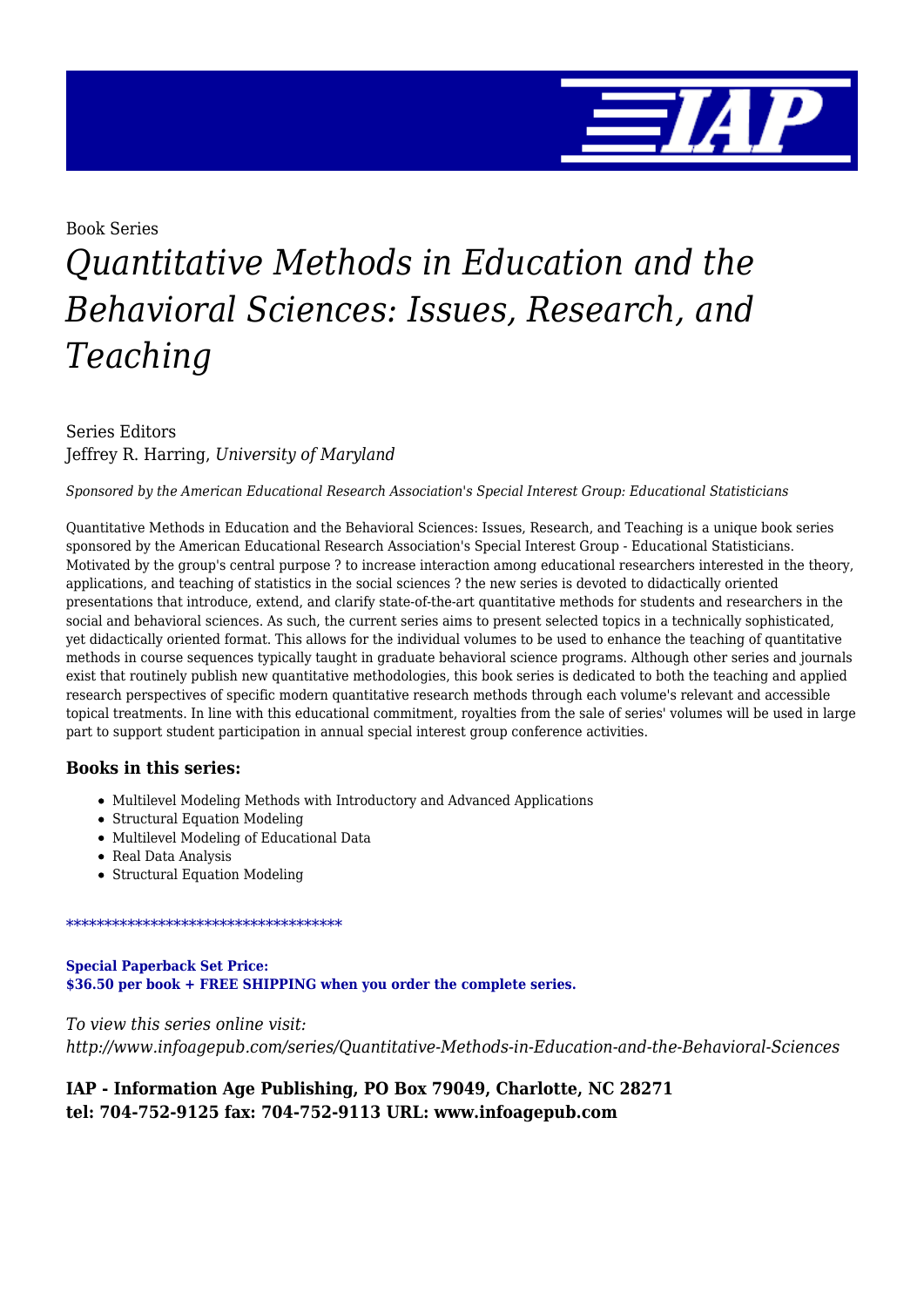

# Multilevel Modeling Methods with Introductory and Advanced Applications

Ann A. O'Connell, Ohio State University; D. Betsy McCoach, University of Connecticut; Bethany A. Bell, University of Virginia

2022. Paperback 978-1-64802-871-7 \$65.99. Hardcover 978-1-64802-872-4 \$95.99. eBook 978-1-64802-873-1 \$74.

Multilevel Modeling Methods with Introductory and Advanced Applications provides a cogent and comprehensive introduction to the area of multilevel modeling for methodological and applied researchers as well as advanced graduate students. The book is designed to be able to serve as a textbook for a one or two semester course in multilevel modeling. The topics of the seventeen chapters range from basic to advanced, yet each chapter is designed to be able to stand alone as an instructional unit on its respective topic, with an emphasis on application and interpretation.

In addition to covering foundational topics on the use of multilevel models for organizational and longitudinal research, the book includes chapters on more advanced extensions and applications, such as cross-classified random effects models, nonlinear growth models, mixed effects location scale models, logistic, ordinal, and Poisson models, and multilevel mediation. In addition, the volume includes chapters addressing some of the most important design and analytic issues including missing data, power analyses, causal inference, model fit, and measurement issues. Finally, the volume includes chapters addressing special topics such as using large-scale complex sample datasets, and reporting the results of multilevel designs.

Each chapter contains a section called Try This!, which poses a structured data problem for the reader. We have linked our book to a website (http://modeling.uconn.edu) containing data for the Try This! section, creating an opportunity for readers to learn by doing. The inclusion of the Try This! problems, data, and sample code eases the burden for instructors, who must continually search for class examples and homework problems. In addition, each chapter provides recommendations for additional methodological and applied readings.

**CONTENTS:** Acknowledgments. Introduction to Multilevel Modeling Methods: Pedagogy and Context, *Ann A. O'Connell, D. Betsy McCoach, and Bethany A. Bell.* **SECTION I: ORGANIZATIONAL DATA.** Introduction to Multilevel Models for Organizational Data, *Bethany A. Bell and Jason A. Schoeneberger.* Evaluation of Model Fit and Adequacy, *D. Betsy McCoach, Sarah D. Newton, Anthony J. Gambino.* Causal Inference in Multilevel Settings, *Chris Rhoads and Eva Yujia Li.* Statistical Power for Linear Multilevel Models, *Jessaca Spybrook, Benjamin M. Kelcey, and Nianbo Dong.* Cross-Classified Random-Effects Models, *Audrey J. Leroux and S. Natasha Beretvas.* Multilevel Logistic and Ordinal Models, *Ann A. O'Connell, Meng-Ting Lo, Jessica Goldstein, H. Jane Rogers, and C.-Y. Joanne Peng.* Single and Multilevel Models for Counts, *Ann A. O'Connell, Nivedita Bhaktha, and Jing Zhang.* **SECTION II: LONGITUDINAL DATA.** Individual Growth Curve Models for Longitudinal Data, *D. Betsy McCoach, Bethany A. Bell, and Aarti P. Bellara.* Modeling Nonlinear Longitudinal Change With Mixed Effects Models, *Jeffrey R. Harring and Shelley A. Blozis.* Within-Subject Residual Variance–Covariance Structures in Longitudinal Data Analysis, *Minjung Kim, Hsien-Yuan Hsu, and Oi-man Kwok.* Modeling Variation in Intensive Longitudinal Data, *Donald Hedeker and Robin J. Mermelstein.* **SECTION III: DESIGN AND SPECIAL ISSUES.** Using Large-Scale Complex Sample Datasets in Multilevel Modeling, *Laura M. Stapleton and Scott L. Thomas.* Common Measurement Issues in a Multilevel Framework, *Brian F. French, W. Holmes Finch, and Thao Vo.* Missing Data Handling for Multilevel Data, *Craig K. Enders and Timothy Hayes.* Multilevel Mediation Analysis, *Nicholas J. Rockwood and Andrew F. Hayes.* Reporting Results of Multilevel Designs, *John M Ferron, Yan Wang, Zhiyao Yi, Yue Yin, Eunsook Kim, and Robert F. Dedrick.* About the Contributors.



### Structural Equation Modeling A Second Course (2nd ed.)

Gregory R. Hancock, University of Maryland; Ralph O. Mueller, University of Hartford 2013. Paperback 9781623962449 \$75.99. Hardcover 9781623962456 \$125.99. eBook 9781623962463 \$74.

Sponsored by the American Educational Research Association's Special Interest Group for Educational Statisticians

This volume is the second edition of Hancock and Mueller's highly-successful 2006 volume, with all of the original chapters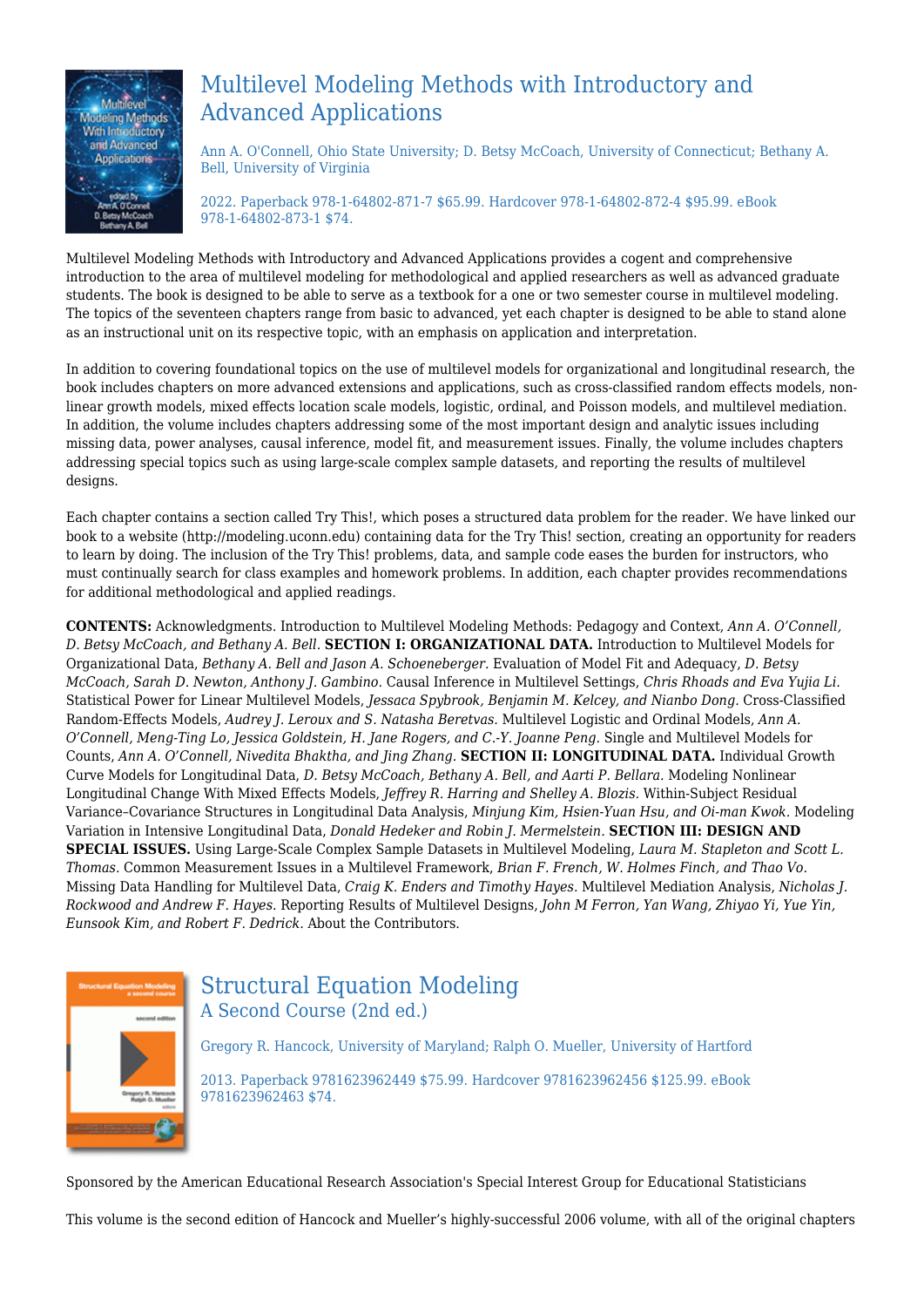updated as well as four new chapters. The second edition, like the first, is intended to serve as a didactically-oriented resource for graduate students and research professionals, covering a broad range of advanced topics often not discussed in introductory courses on structural equation modeling (SEM). Such topics are important in furthering the understanding of foundations and assumptions underlying SEM as well as in exploring SEM, as a potential tool to address new types of research questions that might not have arisen during a first course. Chapters focus on the clear explanation and application of topics, rather than on analytical derivations, and contain materials from popular SEM software.

**CONTENTS:** Introduction to Series, *Ronald C. Serlin.* Preface, *Richard G. Lomax.* Dedication. Acknowledgements. Introduction, *Gregory R. Hancock & Ralph O. Mueller.* **Part I: Foundations.** The Problem of Equivalent Structural Models, *Scott L. Hershberger & George A. Marcoulides.* Reverse Arrow Dynamics: Feedback Loops and Formative Measurement, *Rex B. Kline.* Partial Least Squares Path Modeling, *Edward E. Rigdon.* Power Analysis in Structural Equation Modeling, *Gregory R. Hancock & Brian F. French.* **Part II: Extensions.** Evaluating Between-Group Differences in Latent Variable Means, *Marilyn S. Thompson & Samuel B. Green.* Conditional Process Modeling: Using Structural Equation Modeling to Examine Contingent Causal Processes, *Andrew F. Hayes & Kristopher J. Preacher.* Structural Equation Models of Latent Interaction and Quadratic Effects, *Herbert W. Marsh, Zhonglin Wen, Kit-Tai Hau, & Benjamin Nagengast.* Using Latent Growth Modeling to Evaluate Longitudinal Change, *Gregory R. Hancock, Jeffrey R. Harring, & Frank R. Lawrence.* Mean and Covariance Structure Mixture Models, *Dena A. Pastor & Phill Gagné.* Exploratory Structural Equation Modeling, *Alexandre J. S. Morin, Herbert W. Marsh, & Benjamin Nagengast.* **Part III: Assumptions.** Nonnormal and Categorical Data in Structural Equation Modeling, *Sara J. Finney & Christine DiStefano.* Analyzing Structural Equation Models with Missing Data, *Craig K. Enders.* Multilevel Structural Equation Modeling with Complex Sample Data, *Laura M. Stapleton.* Bayesian Structural Equation Modeling, *Roy Levy & Jaehwa Choi.* Use of Monte Carlo Studies in Structural Equation Modeling Research, *Deborah L. Bandalos & Walter Leite.* About the Authors.



## Multilevel Modeling of Educational Data

Ann A. O'Connell, Ohio State University; D. Betsy McCoach, University of Connecticut

2008. Paperback 978-1-59311-684-2 \$65.99. Hardcover 978-1-59311-685-9 \$95.99. eBook 9781607527299 \$74.

(sponsored by the Educational Statisticians, SIG)

Multilevel Modeling of Educational Data, co-edited by Ann A. O'Connell, Ed.D., and D. Betsy McCoach, Ph.D., is the next volume in the series: Quantitative Methods in Education and the Behavioral Sciences: Issues, Research and Teaching (Information Age Publishing), sponsored by the Educational Statisticians' Special Interest Group (Ed-Stat SIG) of the American Educational Research Association. The use of multilevel analyses to examine effects of groups or contexts on individual outcomes has burgeoned over the past few decades. Multilevel modeling techniques allow educational researchers to more appropriately model data that occur within multiple hierarchies (i.e.- the classroom, the school, and/or the district). Examples of multilevel research problems involving schools include establishing trajectories of academic achievement for children within diverse classrooms or schools or studying school-level characteristics on the incidence of bullying. Multilevel models provide an improvement over traditional single-level approaches to working with clustered or hierarchical data; however, multilevel data present complex and interesting methodological challenges for the applied education research community.

In keeping with the pedagogical focus for this book series, the papers this volume emphasize applications of multilevel models using educational data, with chapter topics ranging from basic to advanced. This book represents a comprehensive and instructional resource text on multilevel modeling for quantitative researchers who plan to use multilevel techniques in their work, as well as for professors and students of quantitative methods courses focusing on multilevel analysis. Through the contributions of experienced researchers and teachers of multilevel modeling, this volume provides an accessible and practical treatment of methods appropriate for use in a first and/or second course in multilevel analysis. A supporting website links chapter examples to actual data, creating an opportunity for readers to reinforce their knowledge through hands-on data analysis. This book serves as a guide for designing multilevel studies and applying multilevel modeling techniques in educational and behavioral research, thus contributing to a better understanding of and solution for the challenges posed by multilevel systems and data.

**CONTENTS: Series Introduction**, *Ronald C. Serlin*. Acknowledgements. **Part I: Design Contexts for Multilevel MoDels.** Introduction, *Ann A. O'Connell and D. Betsy McCoach*. The Use of National Datasets for Teaching and Research, *Laura M. Stapleton and Scott L. Thomas*. Using Multilevel Modeling to Investigate School Effects, *Xin Ma, Lingling Ma,*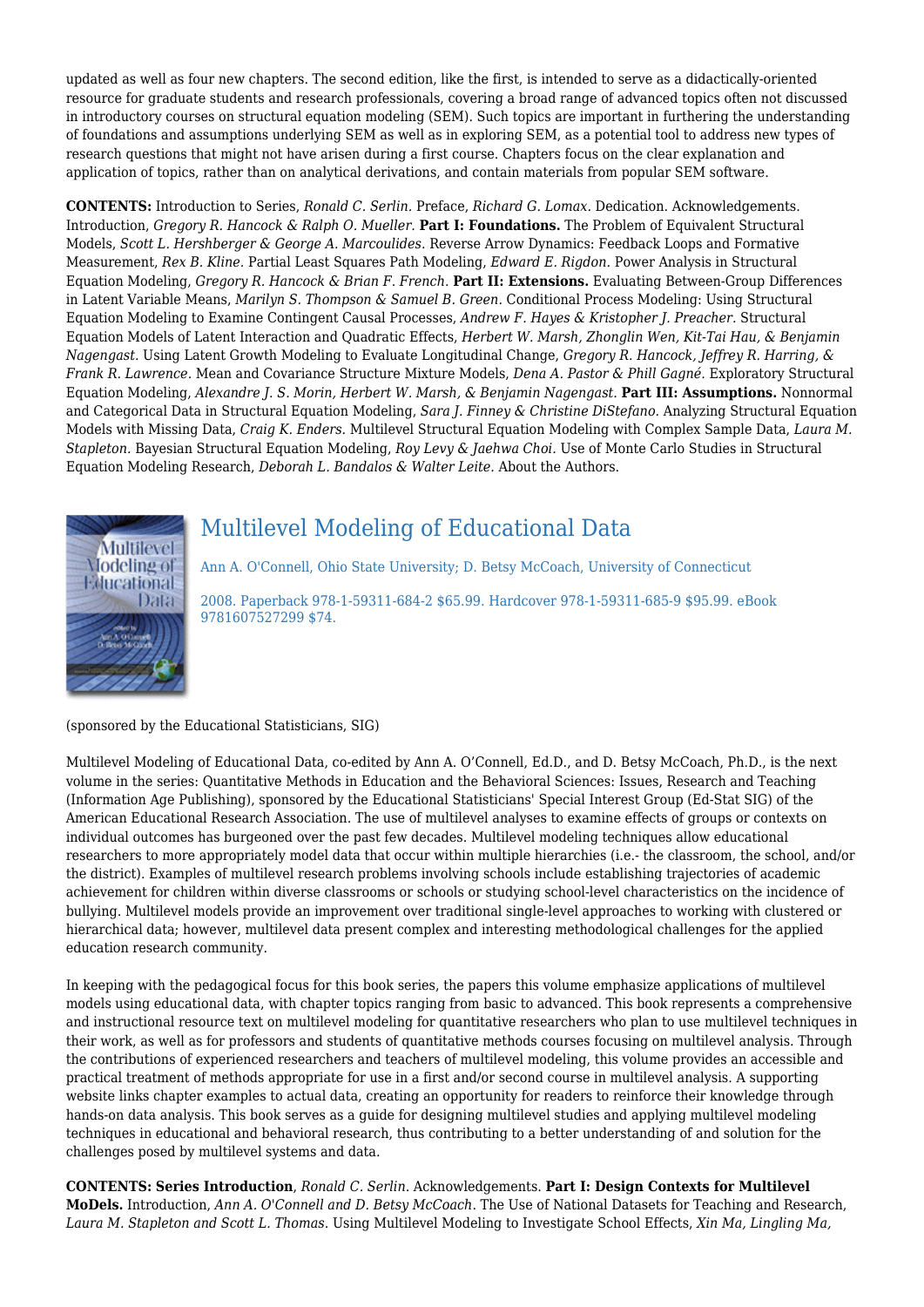*and Kelly D. Bradley*. Modeling Growth Using Multilevel and Alternative Approaches, *Janet K. Holt*. Cross-Classified Random Effects Models, *S. Natasha Beretvas*. Multilevel Logistic Models for Dichotomous and Ordinal Data, *Ann A. O'Connell, Jessica Goldstein, H. Jane Rogers, and C. Y. Joanne Peng*. **Part II: Planning and Evaluating Multilevel Models**. Evaluation of Model Fit and Adequacy, *D. Betsy McCoach and Anne C. Black*. Power, Sample Size, and Design, *Jessica Spybrook*. **Part III: Extending the Multilevel Framework**. Multilevel Methods for Meta-Analysis, *Sema A. Kalaian and Rafa M. Kasim*. Multilevel Measurement Modeling, *Kihito Kamata, Daniel J. Bauer, and Yasuo Miyazaki*. **Part IV: Mastering the Technique**. Reporting Results from Multilevel Analyses, *John M. Ferron, Kristin Y. Hogarty, Robert F. Dedrick,Melinda R. Hess, John D. Niles, and Jeffrey D. Kromrey*. Software Options for Multilevel Models, *J. Kyle Roberts and Patrick McLeod*. Estimation Procedures for Hierarchical Linear Models, *Hariharan Swaminathan and H. Jane Rogers*.



## Real Data Analysis

Shlomo S. Sawilowsky, Wayne State University

2007. Paperback 978-1-59311-564-7 \$65.99. Hardcover 978-1-59311-565-4 \$95.99. eBook 9781607525783 \$74.

The invited authors of this edited volume have been prolific in the arena of Real Data Analysis (RDA) as it applies to the social and behavioral sciences, especially in the disciplines of education and psychology. Combined, this brain trust represents 3,247 articles in refereed journals, 127 books published, US \$45.3 Million in extramural research funding, 34 teaching and 92 research awards, serve(d) as Editor/Assistant Editor/Editorial Board Member for 95 peer reviewed journals, and provide (d) ad hoc reviews for 362 journals. Their enormous footprint on real data analysis is showcased for professors, researchers, educators, administrators, and graduate students in the second text in the AERA/SIG ES Quantitative Methods series.

**CONTENTS:** Preface. *Shlomo S. Sawilowsky.* **PART I: FOUNDATIONS.** The Co-Evolution of Statistics and Hz, *Joseph M. Hilbe.* Effective Sample Size: A Crucial Concept, *Thomas R. Knapp.* Advances in Missing Data Methods and Implications for Educational Research, *Chao-Ying Joanne Peng, Michael Harwell, Show-Mann Liou, Lee H. Ehman.* Methods for Simulating Real World Data for the Psycho-Educational Sciences, *Todd Christopher Headrick.* How and Why I Use Real, Messy Data to Investigate Theory and Inform Decision Making, *Ted Micceri.* **PART II: STATISTICAL METHODS.** Using E-Mail Messages to Help Students Prepare for a Statistics Exam, *Schuyler Huck.* Randomization Tests: Statistical Tools for Assessing the Effects of Educational Interventions When Resources are Scarce, *Joel R. Levin.* A Skipped Multivariate Measure of Location: One- And Two-Sample Hypothesis Testing, *Rand R. Wilcox, H. J. Keselman.* Robust Step-Down Tests for Multivariate Group Differences, *Lisa M. Lix, Ian Clara, Aynslie Hinds, Charles Bernstein.* Dunn-Sidák Critical Values and p Values, *Roger E. Kirk, Joel Hetzer.* Controlling Experiment-wise Type I Errors: Good Advice for Simultaneous and Sequential Hypothesis Testing, *Shlomo S. Sawilowsky, Patric R. Spence.* Robustness and Power of Ordinal d for Paired Data, *Du Feng.* Factorial ANOVA in SPSS: Fixed-, Random-, and Mixed-Effects Models, *Richard G. Lomax, Stacy Hughey Surman.* ANOVA: Effect Sizes, Simulating Interaction vs. Main Effects, and a Modified ANOVA Table, *Shlomo S. Sawilowsky.* ANCOVA and Quasi-Experimental Design: The Legacy of Campbell and Stanley, *Shlomo S. Sawilowsky.* **PART III: MEASUREMENT:** Thinking About Item Response Theory from a Logistic Regression Perspective: A Focus on Polytomous Models, *Amery D. Wu, Bruno D. Zumbo.* Some Practical Uses of Item Response Time to Improve the Quality of Low-Stakes Achievement Test Data, *Steven L. Wise, Xiaojing Kong.* Using Moving Averages to Detect Exposed Test Items in Computer-Based Testing, *Ning Han, Ronald K. Hambleton.* An Empirical Calibration of the Effects of Multiple Sources of Measurement Error on Reliability Estimates for Individual Differences Measures, *Frank L. Schmidt, Huy Ahn Le.* Latent Structure of Attitudes toward Abortion, *C. Mitchell Dayton.* **PART IV: DATA ANALYSIS.** Hierarchical Linear Models and the Estimation of Students' Mathematics Achievement, *Kathrin A. Parks, Dudley L. Poston, Jr.* Grade Inflation: An Examination at the Institutional Level, *Sharon L. Weinberg.* Using Discrete-Time Survival Analysis to Study Gender Differences in Leaving Mathematics, *Suzanne E. Graham, Judith D. Singer.* Nonparametric procedures for testing for dropout rates on University courses with application to an Italian case study, *Rosa Arboretti Giancristofaro, Fortunato Pesarin, Luigi Salmaso, Aldo Solari.* Nonparametric Approaches for Multivariate Testing with Mixed Variables and for Ranking on Ordered Categorical Variables with an Application to the Evaluation of Ph. D. Programs, *Rosa Arboretti Giancristofaro, Fortunato Pesarin, Luigi Salmaso.* Randomized Replicated Single-case Experiments: Treatment of Painrelated Fear by Graded Exposure In Vivo, *Patrick Onghena, Johan W. S. Vlaeyen, Jeroen de Jong.* Whole Brain Correlations: Examining Similarity Across Conditions of Overall Patterns of Neural Activation in fMRI, *Arthur Aron, Susan Whitfield, Wemara Lichty.* Principal Component Analysis of Senate Voting Patterns. *Jan de Leeuw*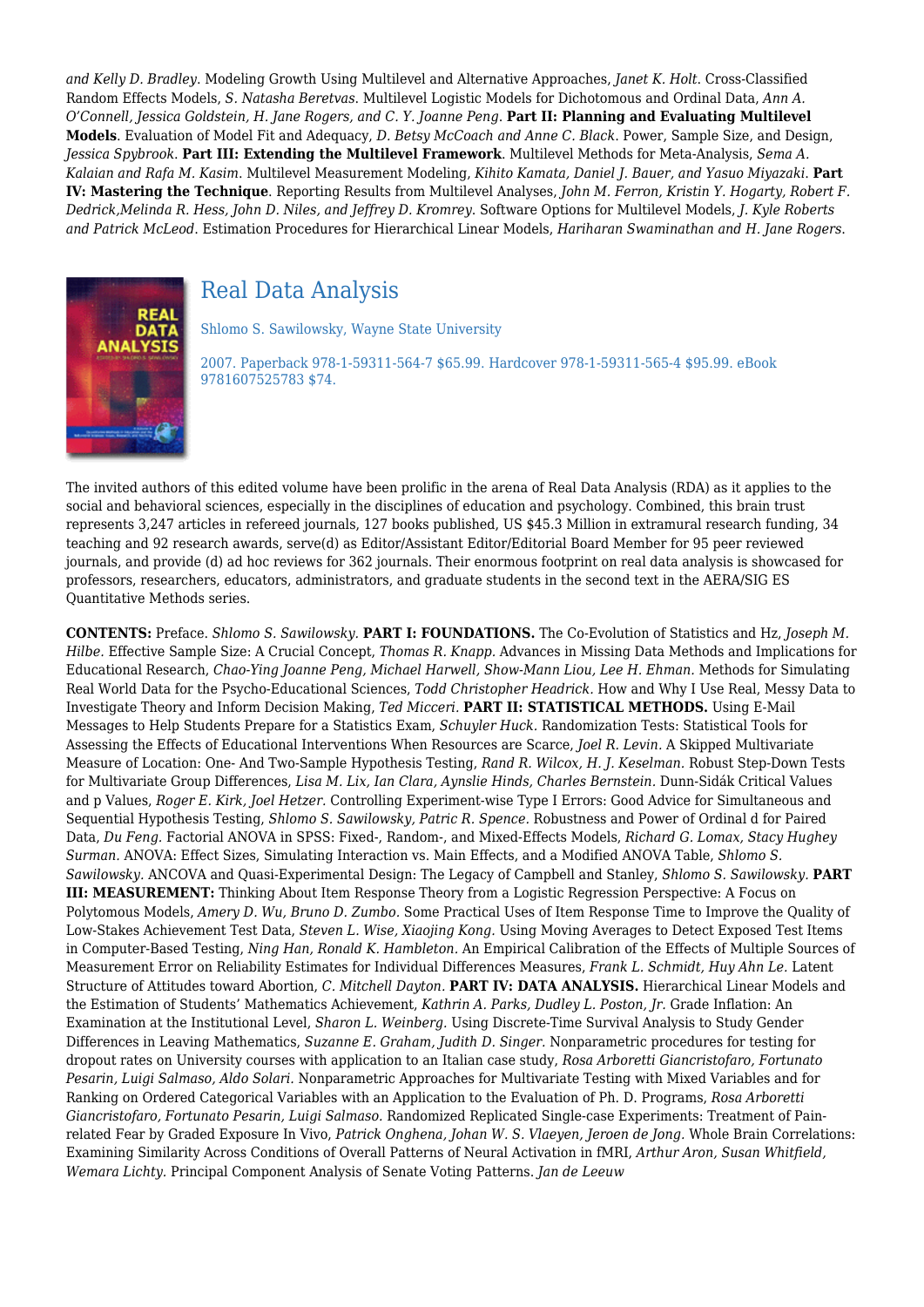

#### Structural Equation Modeling A Second Course

Ralph O. Mueller, University of Hartford; Gregory R. Hancock, University of Maryland

2006. Paperback 1-59311-014-6 978-1-59311-014-7 \$65.99. Hardcover 1-59311-015-4 978-1-59311-015-4 \$95.99. eBook 9781607527619 \$74.

This volume is intended to serve as a didactically-oriented resource covering a broad range of advanced topics often not discussed in introductory courses on structural equation modeling (SEM). Such topics are important in furthering the understanding of foundations and assumptions underlying SEM as well as in exploring SEM as a potential tool to address new types of research questions that might not have arisen during a first course. Chapters focus on the clear explanation and application of topics, rather than on analytical derivations, and contain syntax and partial output files from popular SEM software.

**CONTENTS:** Introduction to Series, *Ronald C. Serlin.* Preface, *Richard G. Lomax.* Dedication. Acknowledgements. Introduction, *Gregory R. Hancock & Ralph O. Mueller.* **Part I: Foundations.** The Problem of Equivalent Structural Models, *Scott L. Hershberger.* Formative Measurement and Feedback Loops, *Rex B. Kline.* Power Analysis in Covariance Structure Modeling, *Gregory R. Hancock.* **Part II: Extensions.** Evaluating Between-Group Differences in Latent Variable Means, *Marilyn S. Thompson & Samuel B. Green.* Using Latent Growth Models to Evaluate Longitudinal Change, *Gregory R. Hancock & Frank R. Lawrence.* Mean and Covariance Structure Mixture Models, *Phill Gagné.* Structural Equation Models of Latent Interaction and Quadratic Effects, *Herbert W. Marsh, Zhonglin Wen, & Kit-Tai Hau.* **Part III: Assumptions.** Nonnormal and Categorical Data in Structural Equation Modeling, *Sara J. Finney & Christine DiStefano.* Analyzing Structural Equation Models with Missing Data, *Craig K. Enders.* Using Multilevel Structural Equation Modeling Techniques with Complex Sample Data, *Laura M. Stapleton.* The Use of Monte Carlo Studies in Structural Equation Modeling Research, *Deborah L. Bandalos.* About the Authors.